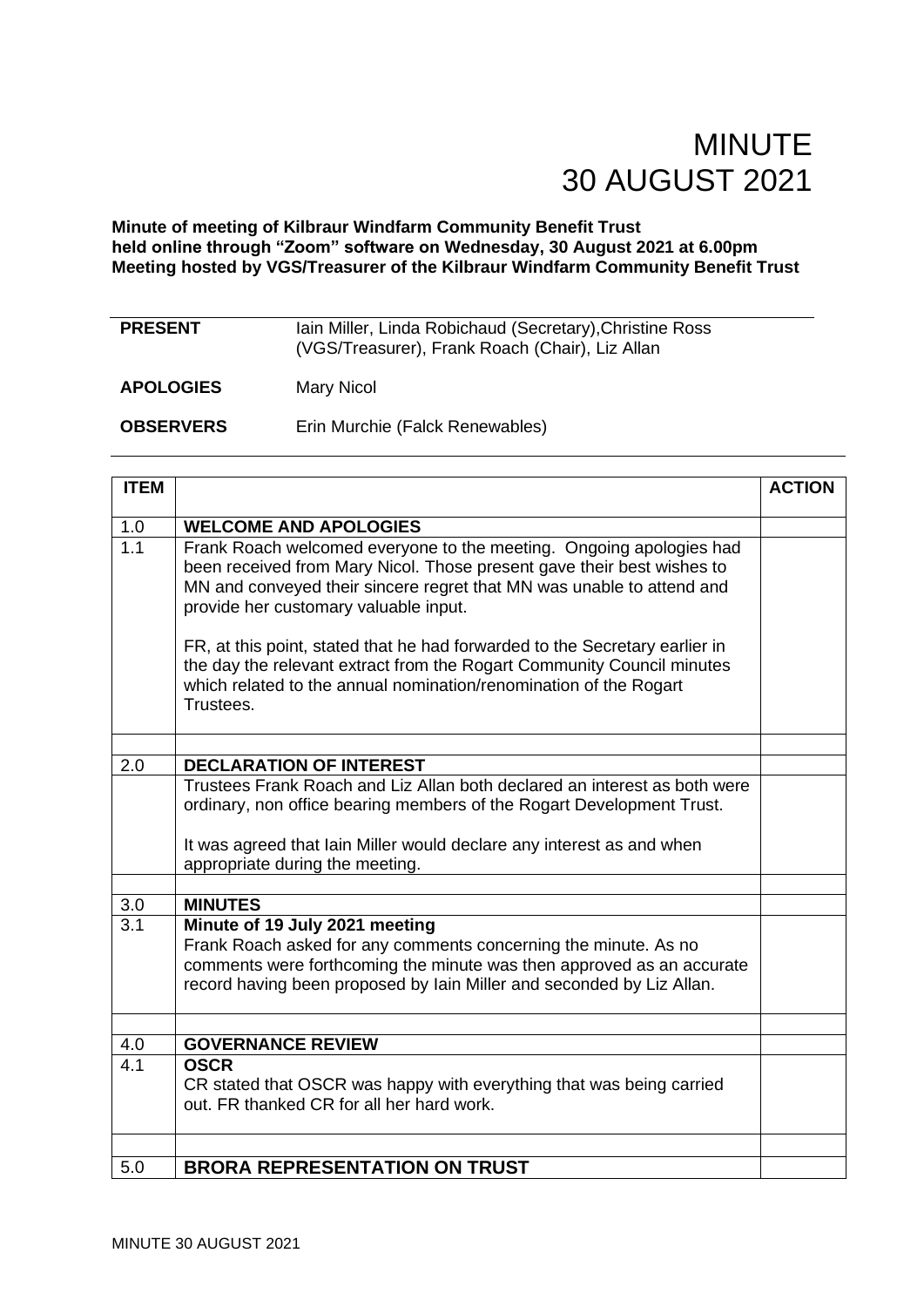| <b>ITEM</b>             |                                                                                                                                                                                                                                                                                                                                                                                                                                                                                                                                    | <b>ACTION</b> |
|-------------------------|------------------------------------------------------------------------------------------------------------------------------------------------------------------------------------------------------------------------------------------------------------------------------------------------------------------------------------------------------------------------------------------------------------------------------------------------------------------------------------------------------------------------------------|---------------|
|                         |                                                                                                                                                                                                                                                                                                                                                                                                                                                                                                                                    |               |
| 1.0<br>$\overline{1.1}$ | <b>WELCOME AND APOLOGIES</b>                                                                                                                                                                                                                                                                                                                                                                                                                                                                                                       |               |
|                         | Frank Roach welcomed everyone to the meeting. Ongoing apologies had<br>been received from Mary Nicol. Those present gave their best wishes to<br>MN and conveyed their sincere regret that MN was unable to attend and<br>provide her customary valuable input.                                                                                                                                                                                                                                                                    |               |
|                         | FR, at this point, stated that he had forwarded to the Secretary earlier in<br>the day the relevant extract from the Rogart Community Council minutes<br>which related to the annual nomination/renomination of the Rogart<br>Trustees.                                                                                                                                                                                                                                                                                            |               |
|                         | IM reported that the Brora Community Council had made two<br>nominations.<br>Following discussion it was decided that the Secretary should email<br>Russell, the Chair of the Brora Community Council (BCC), saying<br>that the Trust understands that nominees are being put forward from<br>BCC and could BCC please officially notify the Trust regarding the<br>nominees. The Secretary was also to ask for an extract from the<br>relevant BCC minute which recorded who the nominees were and<br>when they were put forward. |               |
|                         |                                                                                                                                                                                                                                                                                                                                                                                                                                                                                                                                    |               |
| 6.0                     | <b>REVIEW OF ANY APPLICATIONS/PROCESS FOR COVID-19</b><br><b>RESPONSE FUND</b>                                                                                                                                                                                                                                                                                                                                                                                                                                                     |               |
|                         | <b>Golspie Sutherland FC</b><br>The Secretary had received a request from Golspie Sutherland FC to<br>return their application. This would be sent electronically by the<br>Secretary.                                                                                                                                                                                                                                                                                                                                             |               |
|                         |                                                                                                                                                                                                                                                                                                                                                                                                                                                                                                                                    |               |
| 7.0<br>7.1              | <b>UPDATE ON OUTSTANDING APPLICATIONS</b><br><b>SOAP</b>                                                                                                                                                                                                                                                                                                                                                                                                                                                                           |               |
|                         | The Secretary reported that as requested a new, fresh application had<br>been received from SOAP. The application would be discussed at the next<br>main meeting of the Trustees along with the other applications which had<br>been received by the deadline of 27 August 2021 for the latest round of<br>applications.                                                                                                                                                                                                           |               |
| 7.2                     | Application reference: 2021/22/05<br>Submitted by: A Brighter Brora<br>Amount requested: £2,738.88                                                                                                                                                                                                                                                                                                                                                                                                                                 |               |
|                         | The Secretary informed the Trustees that, as requested, an updated<br>constitution had been received from A Brighter Brora. This amendment had<br>been made in consultation with VGS, acting as their local Third Sector<br>Interface and now complied with the Trust's grant giving policy. The<br>amount requested now became £2,738.88.                                                                                                                                                                                         |               |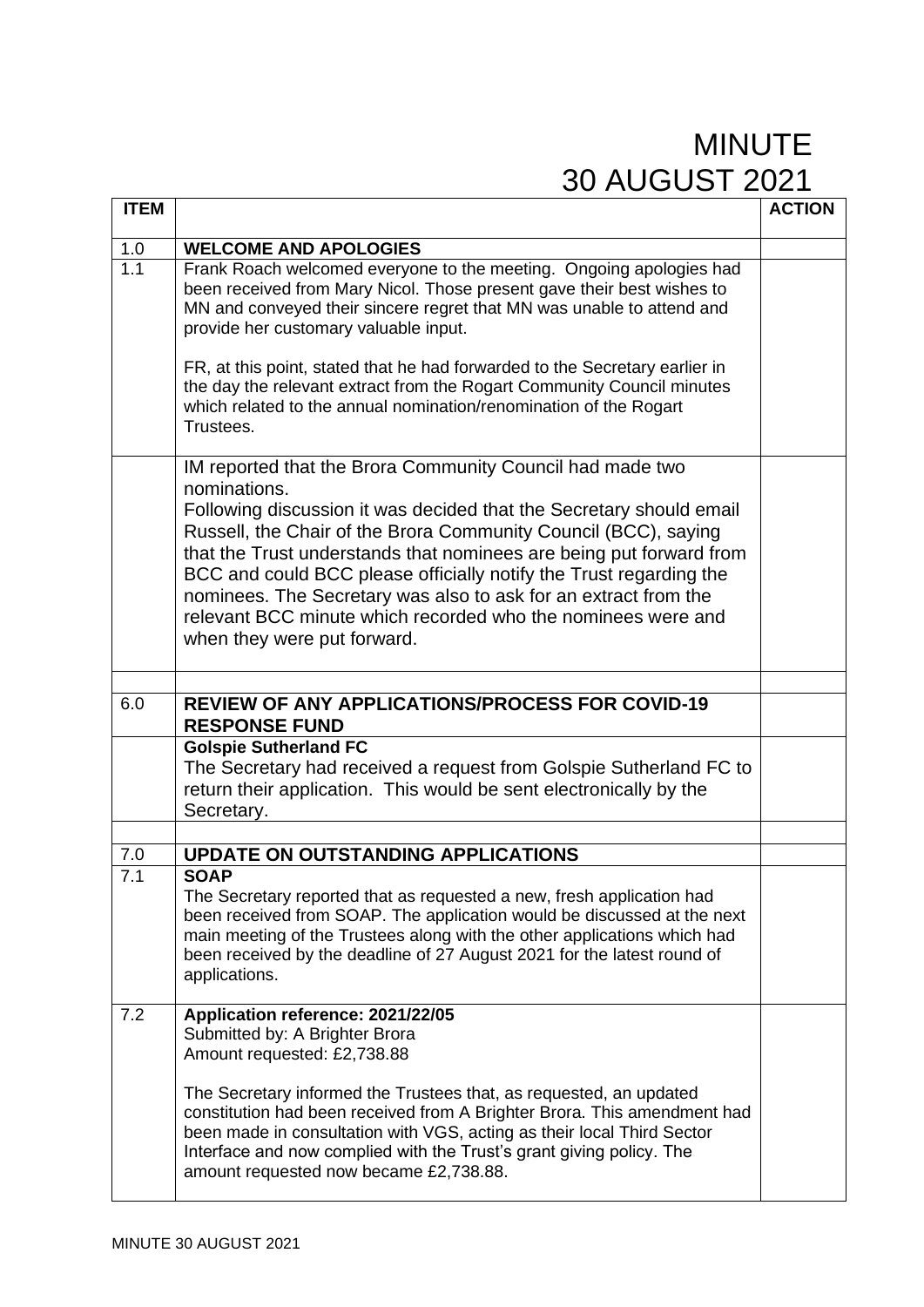| <b>ITEM</b>             |                                                                                                                                                                                                                                                                                                                                                                                                                                                                                                                                                                                                                                                                                                                                                                                                                                        | <b>ACTION</b> |
|-------------------------|----------------------------------------------------------------------------------------------------------------------------------------------------------------------------------------------------------------------------------------------------------------------------------------------------------------------------------------------------------------------------------------------------------------------------------------------------------------------------------------------------------------------------------------------------------------------------------------------------------------------------------------------------------------------------------------------------------------------------------------------------------------------------------------------------------------------------------------|---------------|
|                         |                                                                                                                                                                                                                                                                                                                                                                                                                                                                                                                                                                                                                                                                                                                                                                                                                                        |               |
| 1.0<br>$\overline{1.1}$ | <b>WELCOME AND APOLOGIES</b><br>Frank Roach welcomed everyone to the meeting. Ongoing apologies had<br>been received from Mary Nicol. Those present gave their best wishes to<br>MN and conveyed their sincere regret that MN was unable to attend and<br>provide her customary valuable input.<br>FR, at this point, stated that he had forwarded to the Secretary earlier in<br>the day the relevant extract from the Rogart Community Council minutes<br>which related to the annual nomination/renomination of the Rogart<br>Trustees.                                                                                                                                                                                                                                                                                             |               |
|                         | Following discussion it was proposed to award of £2,738.88 be made. The<br>proposal was supported unanimously.<br>It was agreed that IM could inform A Brighter Brora by phone of the<br>outcome.                                                                                                                                                                                                                                                                                                                                                                                                                                                                                                                                                                                                                                      |               |
| 7.3                     | Application reference: 2021/22/06<br>Submitted by: Brora Primary Parent Council<br>Amount requested: £10,000<br>The Secretary reported that information had been received regarding the<br>name of their bank account – this had been forwarded to the Trustees prior<br>to the meeting. The Brora Primary Parent Council had also been in touch<br>with OSCR with OSCR informing them that they did not need to put in<br>place another constitution so long as no details of what their charity does<br>had changed. The Brora Primary Parent Council confirmed that nothing<br>had changed.<br>Following discussion it was proposed that an award of £10,000 be made<br>taking into account the application as it currently stood and with the<br>information provided by the Secretary.<br>The proposal was supported unanimously. |               |
| 7.4                     | Application reference: 2021/22/07<br>Submitted by: Golspie Heritage Society<br>Amount requested: £6,807<br>An email had been received by IM from the Golspie Heritage Society and<br>had been distributed to the Trustees prior to the meeting. The email stated<br>that the society had forgotten to include "skirmish site markers" in their<br>application. An estimate for the cost of this was £900 plus VAT.<br>Following discussion it was proposed that the Golspie Heritage Society be<br>asked to update their application to accommodate their additional<br>requirement. They would also be asked to provide this information as soon                                                                                                                                                                                      |               |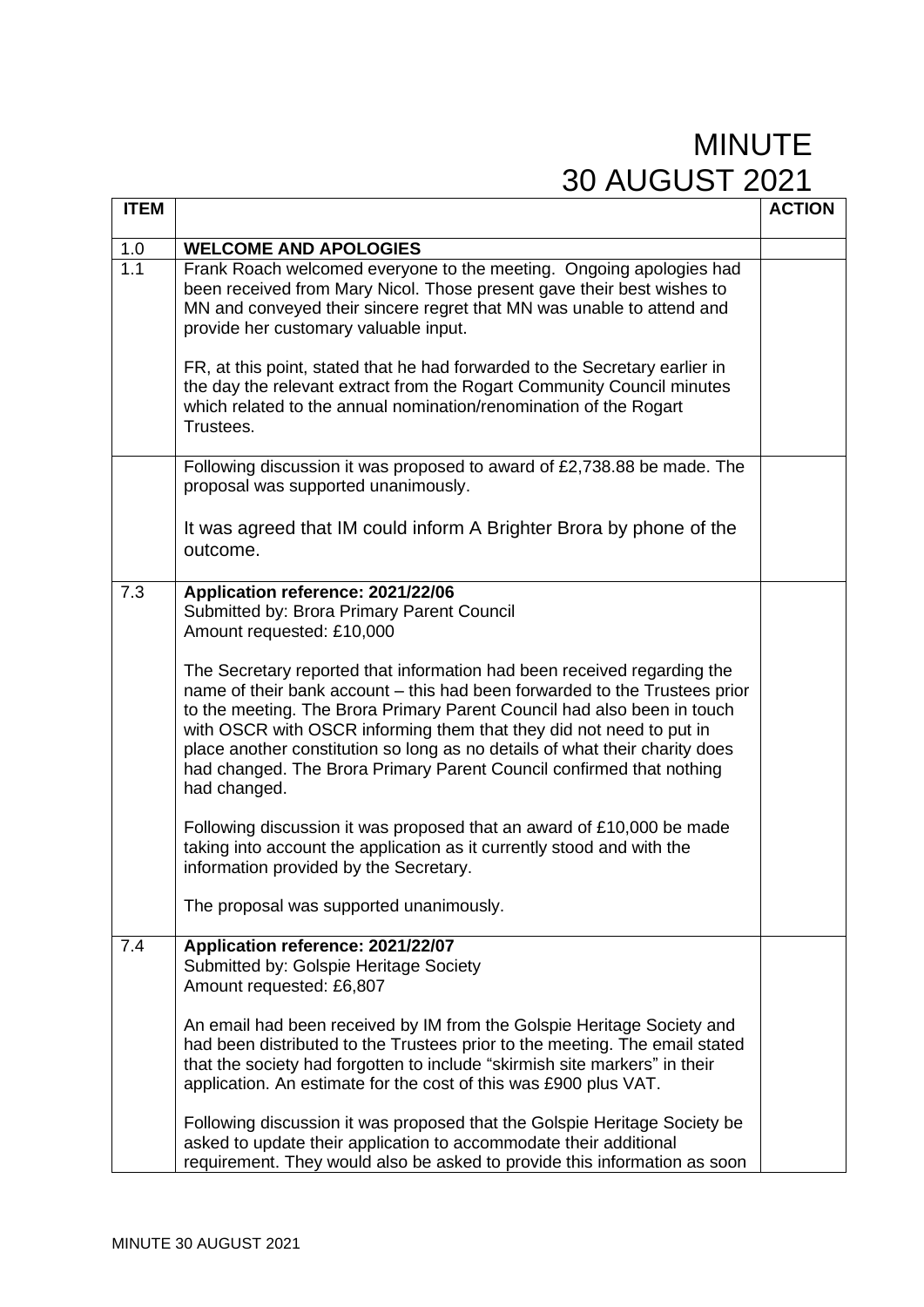| <b>ITEM</b> |                                                                                                                                                                                                                                                                                                                                                                                                                                                                                                                                                                                                                                   | <b>ACTION</b> |
|-------------|-----------------------------------------------------------------------------------------------------------------------------------------------------------------------------------------------------------------------------------------------------------------------------------------------------------------------------------------------------------------------------------------------------------------------------------------------------------------------------------------------------------------------------------------------------------------------------------------------------------------------------------|---------------|
|             | <b>WELCOME AND APOLOGIES</b>                                                                                                                                                                                                                                                                                                                                                                                                                                                                                                                                                                                                      |               |
| 1.0<br>1.1  | Frank Roach welcomed everyone to the meeting. Ongoing apologies had<br>been received from Mary Nicol. Those present gave their best wishes to<br>MN and conveyed their sincere regret that MN was unable to attend and<br>provide her customary valuable input.<br>FR, at this point, stated that he had forwarded to the Secretary earlier in<br>the day the relevant extract from the Rogart Community Council minutes<br>which related to the annual nomination/renomination of the Rogart<br>Trustees.                                                                                                                        |               |
|             | as possible and they were to be reminded of the 80% rule. The proposal<br>was supported unanimously.                                                                                                                                                                                                                                                                                                                                                                                                                                                                                                                              |               |
| 7.5         | Application reference: 2021/22/08<br>Submitted by: Engaging with Activity (Brora Village Hub)<br>Amount requested: £10,000 (to be clarified)<br>The Secretary reported that a set of accounts had been received along<br>with an explanation of the situation regarding the lease.<br>Following discussion it was decided that further information/clarification<br>was required. This was specifically:<br>A more comprehensive breakdown of the costs<br>A copy of the contracts/leases which are currently in place with the<br>$\bullet$<br>relevant organisations e.g the NHS<br>Page 2 of the accounts required a signature |               |
| 7.6         | Application reference: 2021/22/09<br>Submitted by: Go Golspie<br>Amount requested: £8,380 i.e.for one year<br>Following discussion it was proposed that the Secretary write to Go<br>Golspie requesting that Go Golspie redo their application to cover a period<br>of one year. The Secretary would also identify the figures that are in<br>accurate – these would take into account the 80% rule.<br>The proposal was supported unanimously.                                                                                                                                                                                   |               |
| 7.7         | Application reference: 2021/22/010<br>Submitted by: Golspie Community Council<br>Amount requested: £1,800<br>It was noted that item 9.6 on the minute for the meeting of 19 July 2021<br>would need to contain a note stating that as IM was a Golspie Community<br>Councillor he could not vote. This meant, in the absence of any Brora<br>Trustees, the decision could not be implemented.                                                                                                                                                                                                                                     |               |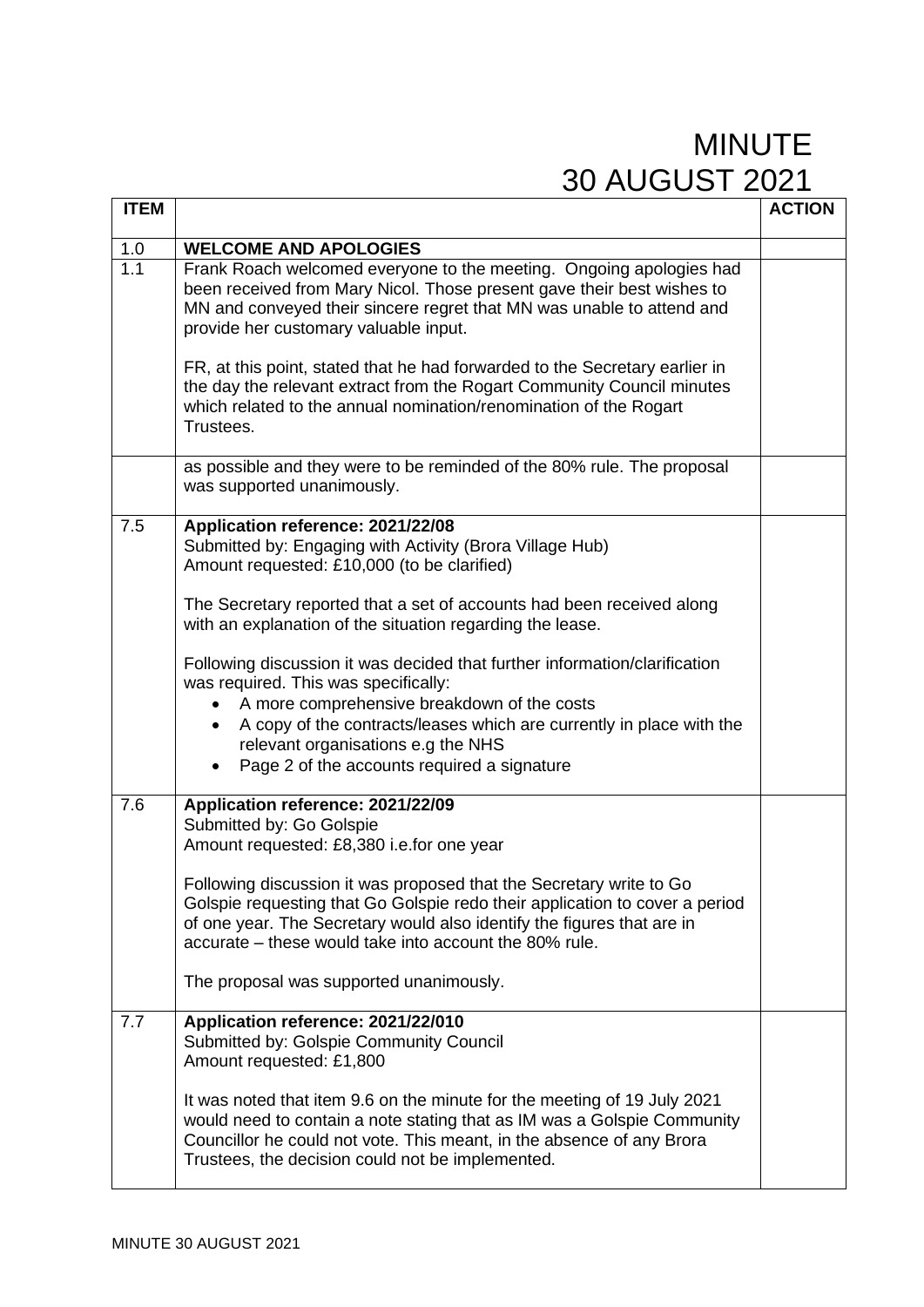| <b>ITEM</b> |                                                                                                                                                                                                                                                                                                                                                                                                                                                                                                                                                                                                                                                                                                                                                                           | <b>ACTION</b> |
|-------------|---------------------------------------------------------------------------------------------------------------------------------------------------------------------------------------------------------------------------------------------------------------------------------------------------------------------------------------------------------------------------------------------------------------------------------------------------------------------------------------------------------------------------------------------------------------------------------------------------------------------------------------------------------------------------------------------------------------------------------------------------------------------------|---------------|
|             |                                                                                                                                                                                                                                                                                                                                                                                                                                                                                                                                                                                                                                                                                                                                                                           |               |
| 1.0         | <b>WELCOME AND APOLOGIES</b>                                                                                                                                                                                                                                                                                                                                                                                                                                                                                                                                                                                                                                                                                                                                              |               |
| 1.1         | Frank Roach welcomed everyone to the meeting. Ongoing apologies had<br>been received from Mary Nicol. Those present gave their best wishes to<br>MN and conveyed their sincere regret that MN was unable to attend and<br>provide her customary valuable input.<br>FR, at this point, stated that he had forwarded to the Secretary earlier in<br>the day the relevant extract from the Rogart Community Council minutes<br>which related to the annual nomination/renomination of the Rogart<br>Trustees.                                                                                                                                                                                                                                                                |               |
|             |                                                                                                                                                                                                                                                                                                                                                                                                                                                                                                                                                                                                                                                                                                                                                                           |               |
| 7.8         | Application reference: 2021/22/011<br>Submitted by: Highland Wildcat<br>Amount requested: Clarification required<br>It was noted that although some requested information had been received<br>from Highland Wildcat more clarification was required.<br>Following discussion it was proposed that the Secretary write to Highland<br>Wildcat requesting:<br>comprehensive costings which would take into account the 80%<br>rule.<br>A copy of your accounts – signed by an independent examiner.<br>This signature is the minimum which the trustees could accept.<br>However, the trustees would preferably also like the accounts<br>signed by a director. The accounts which you supplied did not meet<br>this criterion.<br>The proposal was supported unanimously. |               |
| 7.9         | Application reference: 2021/22/012                                                                                                                                                                                                                                                                                                                                                                                                                                                                                                                                                                                                                                                                                                                                        |               |
|             | Submitted by: Clyne Heritage Society<br>Amount requested: £20,000<br>Following discussion it was proposed that the application be declined. The<br>proposal was supported unanimously. The Trustees requested that the<br>Secretary highlight in the outcome letter:<br>the quote from the grant giving policy relating to the amount which<br>could be applied for<br>the quote from the grant giving policy relating to the eligibility of an<br>$\bullet$<br>organisation to apply for funding when they have an outstanding<br>end of project report<br>The secretary would circulate a draft outcome letter for approval by the<br>Trustees.                                                                                                                         |               |